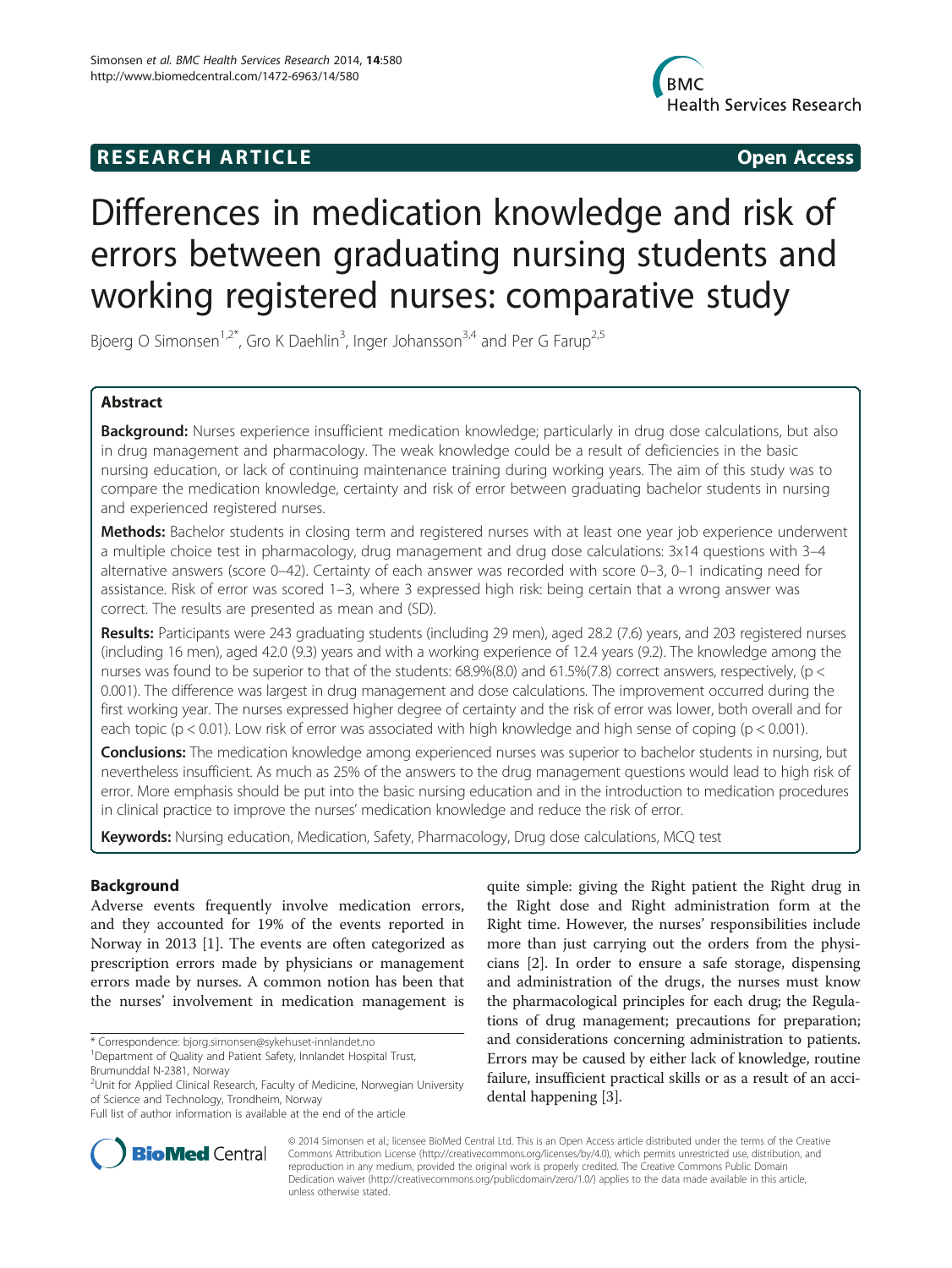During the years there has been considerable concern about the insufficient drug dose calculation skills among nursing students and registered nurses [[4-](#page-9-0)[8\]](#page-10-0). Questions have also been raised about the basic pharmacology education in university colleges, but this has not been studied to the same extent [\[9,10\]](#page-10-0). Little is known about the scope of knowledge in drug management. A german observation study investigated errors during the drug management process, and found errors in 61% of the observed cases: storage errors in 27%, dispensing errors in 88% and administration errors in 36% [\[11](#page-10-0)].

The students are under supervision and not allowed to perform medication tasks by themselves, but there have been documented administration errors in 26–40% of the processes [\[12](#page-10-0)]. In a study analysing more than 1300 student medication errors in the USA, 51% was caused by performance deficits and 27% by knowledge deficit [[13](#page-10-0)]. Other studies around the world confirm that the issue of medication errors among nursing students should be taken seriously [[14,15\]](#page-10-0).

It seems predictable that experienced nurses have better knowledge and practical skills than graduating nurses. In an earlier study, we concluded that medication knowledge was unsatisfactory among practicing nurses, with a significant risk for medication errors [[16\]](#page-10-0). The study revealed a need to improve the nurses' basic knowledge, especially in drug management. The insufficient medication knowledge could be a result of deficiencies in the basic nursing education, or lack of continuing maintenance training during working years. We would like to investigate this further by comparing the medication knowledge in registered nurses with the knowledge of graduating bachelor students in nursing, at closing term of the  $3<sup>rd</sup>$  year.

#### Aims

The primary aim of the study was to compare medication knowledge, certainty and risk of error between graduating bachelor students in nursing and working registered nurses.

Secondary aims were to search for factors associated with high medication knowledge and risk of error, and to evaluate how much the medication knowledge and skills among nurses are developed during postgraduate on-the-job training and experience.

# Methods

# Study design and setting

The study was designed as a comparison of two crosssectional studies, with graduating nursing students and registered nurses as the target groups. The participants completed the same form with relevant background information and answered a multiple-choice questionnaire (MCQ) test in medication knowledge and skills; pharmacology, drug management, and drug dose calculations.

An English translation of the questionnaire has previously been published in BMC Health Services Research, as an appendix to the study of medication knowledge, certainty, and risk of errors in health care [\[16\]](#page-10-0). The participants carried out a test under controlled conditions, and the maximum time allowed was 2.5 h.

# **Participants**

Norwegian bachelor students in closing term of the  $3<sup>rd</sup>$  year and registered nurses with at least one year job experience from hospital or primary health care establishments were invited to carry out a multiple choice test in pharmacology, drug management and drug dose calculations. The students were recruited from two University colleges, with 520 3<sup>rd-</sup> year students, and the registered nurses were recruited from two Norwegian hospitals with 2.300 nurses and from three municipalities with 500 nurses.

Inclusion criteria were registered nurses with at least one year of work experience in 50% part time job or more. Nurses working in outpatient clinics were excluded, together with any who did not administer drugs, or who were not sufficiently fluent in Norwegian language. The study was performed from September 2007 to April 2009.

# Variables

The following demographic characteristics were recorded: age, gender, and childhood in or outside Norway. Some educational and working background information were recorded: number of years of studying mathematics beyond the first mandatory year at upper secondary school; other education prior to nursing; and percentage part time job  $(1 = full-time)$  for the past 12 months. Further, the frequency of the following medication tasks were recorded, scored  $0-3$ :  $0 =$  less than monthly,  $1 =$  monthly,  $2 =$  weekly, and 3 = every working day: calculation of dosages; preparation tasks (preparation of infusions or injections, multi dose packaging, and preparation from original package); and distribution tasks (giving to patient injections or infusions, administration from multi dose packages or single dosages). In addition, statements regarding sense of coping and self-esteem and wellbeing related to medication tasks were recorded, using parts of the General Health Questionnaire (GHQ 30), a Quality of life tool on psychological and psychosocial symptoms [\[17](#page-10-0)].

The medication knowledge test consisted of 42 multiplechoice questions with 3–4 alternative answers. The topics within the disciplines pharmacology, drug management and drug dose calculations, were as follows (number of questions for each topic shown in brackets):

Pharmacology (14): general pharmacology (3), effect (3), side effects and interactions (4), administration form and generics (4).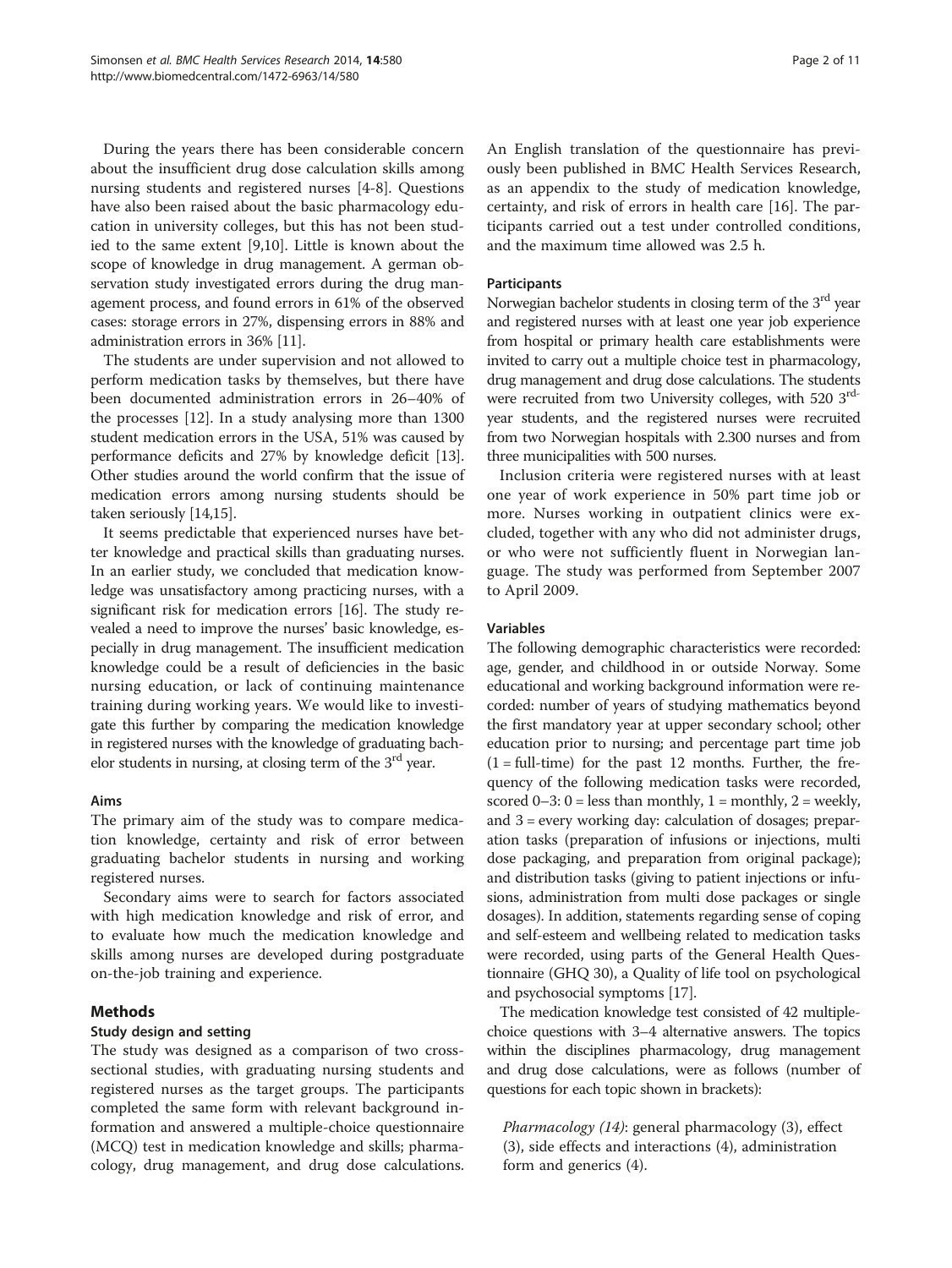Drug management (14): regulations (2), storage (4), dispensing (4), and distribution (4).

Drug dose calculations (14): conversion of units (7), formulas for calculation of dose, quantity or strength (4), and infusion and dilution (3).

The questions were put together from actual tests for bachelor nursing students at university colleges, from tests of continuing educational programs used in Norwegian hospitals, and some were guided from experience from problems arising among nurses. The questionnaire was tested for comprehension by 5 experienced registered nurses working in nursing home, hospital wards and intensive care units. The quality assurance of face validity did not result in need for revisions of the questionnaire. The results are presented as per cent correct answers.

For each question the participants indicated a selfestimated certainty, graded from  $0-3$ :  $0 =$  very uncertain (would seek for help, consulted colleagues or reference books), 1 = relatively uncertain (would probably seek for help), 2 = relatively certain (would probably not seek for help), and  $3 = \text{very certain (would not seek for help).}$ The results are presented as mean score.

Risk of error was defined as a combination of knowledge and certainty for each question, rated on a scale from 1 to 3 devised for the study. A correct answer combined with high certainty (relatively or very certain) was stated as low risk of error (score  $= 1$ ), any answer combined with low certainty (relatively or very uncertain) was stated as moderate risk of error (score = 2), and incorrect answer combined with high certainty (relatively or very certain) was regarded as high risk of error (score = 3). The results are presented as mean score, or as percent answers with high risk of error.

Nine statements from the GHQ30 questionnaire were answered: Five statements about coping (finding life a struggle; being able to enjoy normal activities; feeling reasonably happy; getting scared or panicky for no good reason; and being capable of making decisions), and four statements about self-esteem and wellbeing (overall doing things well; satisfied with the way they have carried out their task; managing to keep busy and occupied; and managing as well as most people in the same situation). The statements were scored  $0-3$ :  $0 =$  more or better than usual,  $1 =$  as usual,  $2 =$  less or worse than usual and  $3 =$  much less or worse than usual; "as usual" was defined as the normal state.

# Ethics

The Privacy Ombudsman for Research at a regional university Hospital, representing The Norwegian Data Inspectorate, approved the study. Further approval from Regional Committees for Medical and Health Research Ethics was

not demanded. Participation was voluntarily, and all participants gave written informed consent before inclusion. The data were collected de-identified, and all data were made anonymous before analyses, to protect the participants from any consequences as a result of the test. It was considered ethically justifiable that it would not be possible to identify persons with high risk of error from this study. Risky behavior should be caught up by an internal quality management system.

# Analyses

#### Power calculation

In a former cross-sectional study, 203 registered nurses were tested for medication knowledge [[16](#page-10-0)]. With 200 participants there was a power of 0.9 to detect a difference of 1 point out of 14 between two groups, with  $p <$ 0.05, provided 75% right answers (score 10.5) and 15% SD (2.1). Earlier studies testing drug dose calculation skills among nurses was used as a reference for the knowledge level [[4,5,](#page-9-0)[18\]](#page-10-0). The students were recruited to get a convenient group for comparison.

#### Statistical methods

Depending on data distribution, comparisons between groups were analyzed with Chi-square or Fishers exact test; t-test or Mann-Whitney U-test; ANOVA or Kruskal-Wallis; and Pearson or Spearman tests for correlations. Friedman's test was used for comparisons between the disciplines measured by the same scale. Independent factors associated with high knowledge and high risk of error were analyzed by standard linear regression after checking for multicolinearity and residual normality [\[19\]](#page-10-0). Twotailed significance tests were used, and p-value <0.05 was considered statistically significant. The study protocol predefined how to handle missing data. Unanswered questions or statements were scored as "incorrect answer", and unanswered certainty was scored as "very uncertain". The analyses were performed with SPSS version 18.0 (SPSS Inc., Chicago, IL, USA).

#### Results

In total, 243 students and 212 registered nurses were included in the study. Figure [1](#page-3-0) shows a flow diagram of the participants, and Table [1](#page-3-0) summarizes the background characteristics. The mean working experience among the nurses were 12.4 years (SD 9.2), ranging from 1–42 years. They were equally recruited from hospitals (99 nurses) and primary health care establishments (104 nurses), 68 of them (33.5%) had taken postgraduate specialization, and 46 nurses (22.6%) had participated in relevant medication courses during the past 3 years. Median frequency of medication management tasks performed by the nurses were: every day for preparation of single doses and distribution from multi-dose packages; weekly for dose calculations,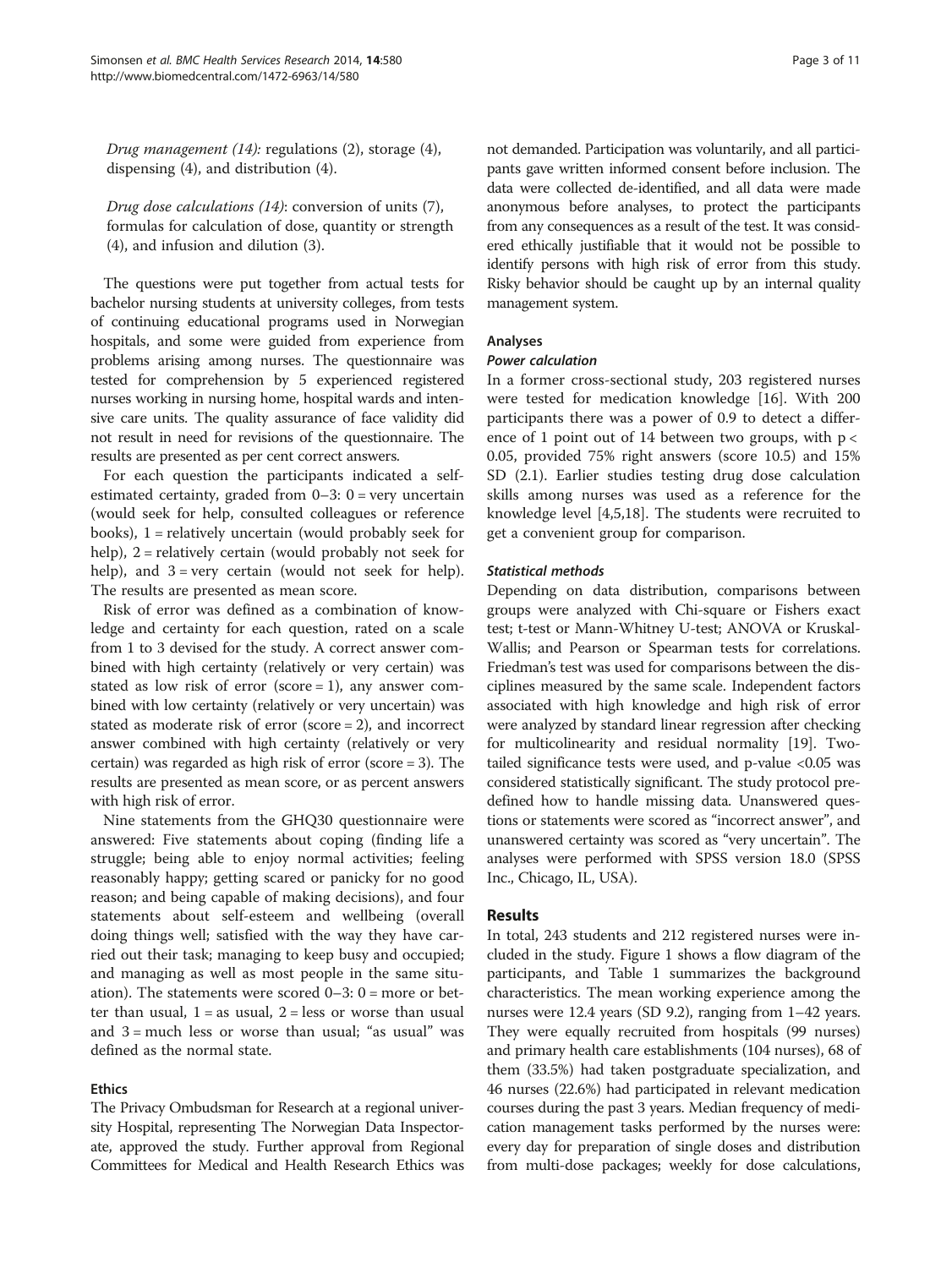<span id="page-3-0"></span>

preparation of multi-dose packages, and distribution of single doses and infusions or injections to patient; and less than weekly for preparation of infusions or injections.

The two groups were well balanced in terms of demography and other characteristics. The students were significantly younger, had a smaller part time job than the registered nurses, and they performed medication tasks more seldom. The nurses expressed a better sense of coping in medication tasks while the students indicated better self-esteem and wellbeing.

Table [2](#page-4-0) summarizes the primary outcomes of the MCQ test in medication knowledge, certainty evaluation and risk of error, totally and for each discipline and topic. The nurses scored statistically higher than the students in knowledge and certainty assessment, both overall and for each discipline, and lower in the corresponding risks of error, with the exception of the topics general pharmacology and dispensing tasks. Students scored higher than nurses in dispensing knowledge and had a lower risk of error in this discipline than nurses.

There was no difference between the study groups in overall risk of error. More detailed information is given in Table [3](#page-5-0). The only discipline where nurses were significantly safer than the students was drug dose calculations, with fewer high-risk answers in the dose-amountstrength calculations. In drug management, 26,6% and 26,4% of the answers from students and nurses, respectively, led to a high risk of error. The contributing factors to the differences between the groups in high

#### Table 1 Characteristics of participants

|                                                                       | <b>Students</b>   | <b>Nurses</b>     | P-value |  |
|-----------------------------------------------------------------------|-------------------|-------------------|---------|--|
|                                                                       | $(n = 243)$       | $(n = 203)$       |         |  |
| Age in years (SD), range $(n = 441)^{1}$                              | 28.2 (7.6), 21-54 | 42.0 (9.3), 23-66 | < 0.001 |  |
| Gender (men)                                                          | 29 (11.9%)        | 16 (7.9%)         | 0.16    |  |
| Childhood outside Norway ( $n = 445$ ) <sup>1)</sup>                  | 12 (5.0%)         | 16 (7.9%)         | 0.21    |  |
| Mathematics beyond 1 <sup>st</sup> year high-school/USS <sup>2)</sup> | 105 (43.2%)       | 80 (39.4%)        | 0.42    |  |
| Other education prior to nurse education                              | 106 (43.6%)       | 81 (39.9%)        | 0.43    |  |
| Part time job past 12 months (full time $= 1.00$ )                    | 0.23(0.21)        | 0.86(0.16)        | < 0.001 |  |
| Frequency <sup>3)</sup> medication tasks - overall                    | 0.6(0.5)          | 1.7(0.6)          | < 0.001 |  |
| - Drug dose calculation tasks                                         | 0.2(0.5)          | 1.4(1.1)          | < 0.001 |  |
| - Preparation tasks                                                   | 0.3(0.5)          | 1.8(0.6)          | < 0.001 |  |
| - Distribution tasks                                                  | 0.9(0.8)          | 1.8(0.7)          | < 0.001 |  |
| Total mean score $GHQ^{4}$ (9 items)                                  | 0.89(0.26)        | 0.90(0.23)        | 0.67    |  |
| - Sense of coping (0-3)                                               | 0.97(0.27)        | 0.79(0.28)        | < 0.001 |  |
| - Sense of self esteem/well-being (0-3)                               | 0.79(0.35)        | 1.01(0.23)        | < 0.001 |  |

The results are given as mean (standard deviation), or number of participants (proportion).

<sup>1)</sup>Variable with missing data.

2)Upper secondary school.

 $3$ Frequency: 0 = less than monthly, 1 = monthly, 2 = Weekly, 3 = every working day.

 $4$ General Health Questionnaire (GHQ) score 0-3, 0 = better than usual, 1 = as usual, 2 = worse than usual, 3 = much worse than usual.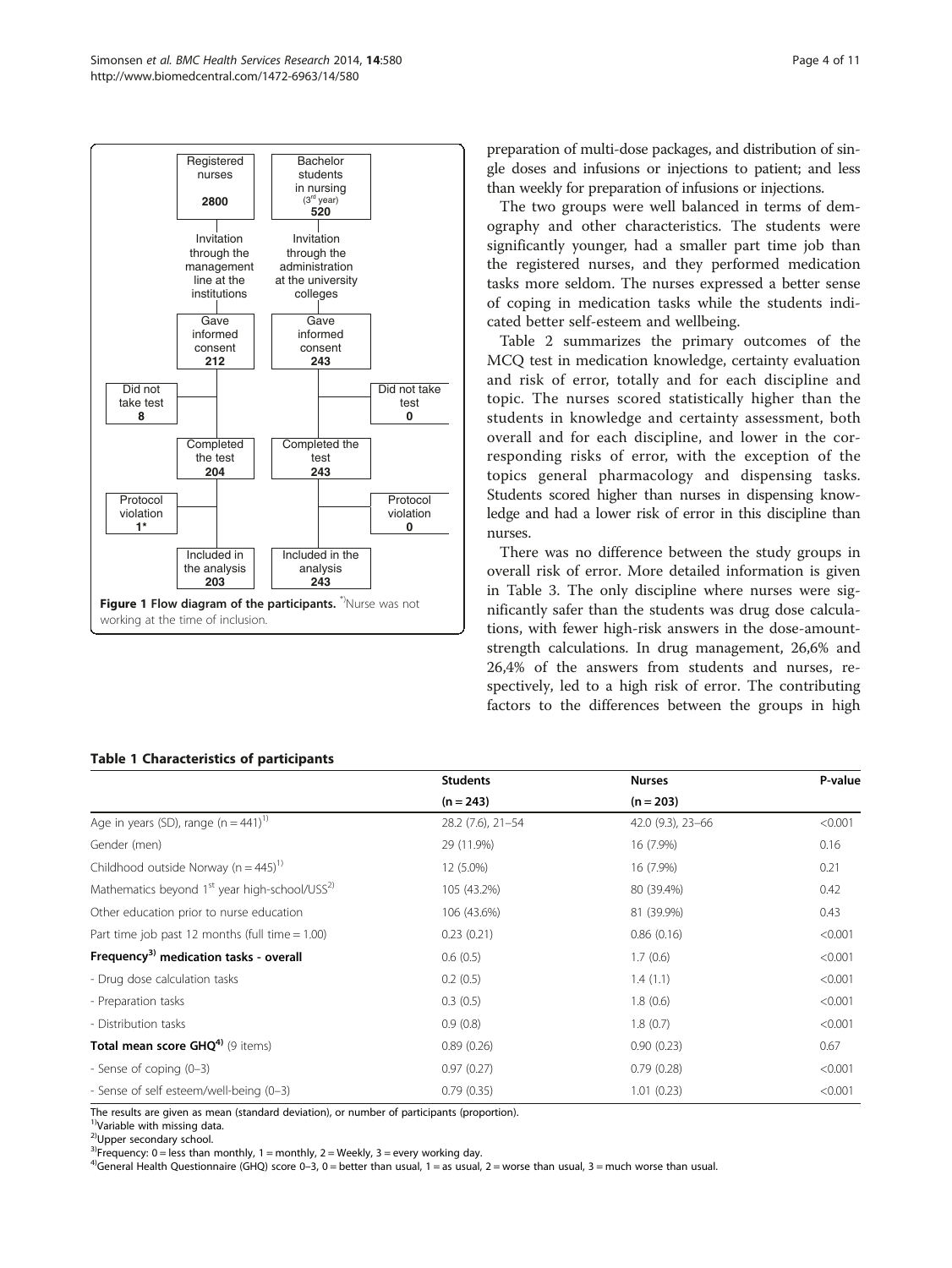|                                    | Knowledge<br><b>Proportion correct answers</b> |               | Certainty in each answer  |               | <b>Risk of error</b> |               |
|------------------------------------|------------------------------------------------|---------------|---------------------------|---------------|----------------------|---------------|
|                                    |                                                |               | Score $0-3$ <sup>1)</sup> |               | Score $1-3^{2}$      |               |
|                                    | <b>Students</b>                                | <b>Nurses</b> | <b>Students</b>           | <b>Nurses</b> | <b>Students</b>      | <b>Nurses</b> |
| <b>Total</b>                       | 61.5(7.8)                                      | 68.9 (8.0)    | 1.7(0.4)                  | 1.9(0.4)      | 1.8(0.1)             | 1.7(0.1)      |
| Pharmacology $(14)^{3}$            | 70.8 (11.4)                                    | 73.7 (11.1)   | 1.6(0.5)                  | 1.8(0.5)      | 1.7(0.2)             | 1.6(0.2)      |
| - General (3)                      | 84.5 (19.7)                                    | 81.9 (21.8)   | 1.8(0.6)                  | 1.70.6)       | 1.5(0.3)             | 1.5(0.4)      |
| $-$ Effect $(3)$                   | 72.8 (25.0)                                    | 79.8 (20.8)   | 1.3(0.7)                  | 1.6(0.7)      | 1.6(0.3)             | 1.5(0.3)      |
| - Side effects, interactions (4)   | 71.3 (22.7)                                    | 77.1 (21.8)   | 1.5(0.6)                  | 1.8(0.7)      | 1.7(0.3)             | 1.6(0.3)      |
| - Administration form/generics (4) | 58.5 (20.6)                                    | 59.5 (19.1)   | 1.8(0.5)                  | 1.9(0.6)      | 1.9(0.3)             | 1.8(0.3)      |
| Drug management (14)               | 42.7 (11.8)                                    | 53.2 (11.8)   | 1.6(0.5)                  | 1.9(0.5)      | 2.0(0.2)             | 1.9(0.2)      |
| - Responsibility (2)               | 27.4 (33.7)                                    | 58.9 (34.4)   | 1.5(0.8)                  | 2.0(0.7)      | 2.2(0.5)             | 1.8(0.6)      |
| - Storage (4)                      | 17.3(18.0)                                     | 33.9 (21.4)   | 1.2(0.7)                  | 1.5(0.6)      | 2.3(0.3)             | 2.1(0.4)      |
| - Dispensing (4)                   | 61.6(19.7)                                     | 60.1(21.5)    | 1.7(0.6)                  | 2.0(0.6)      | 1.7(0.3)             | 1.8(0.4)      |
| - Distribution (4)                 | 56.9 (22.6)                                    | 62.8(22.2)    | 1.8(0.7)                  | 2.1(0.6)      | 2.0(0.4)             | 1.8(0.4)      |
| Drug dose calculations (14)        | 71.0 (13.5)                                    | 79.9 (14.2)   | 1.8(0.5)                  | 2.0(0.6)      | 1.6(0.2)             | 1.5(0.3)      |
| - Units (7)                        | 71.4 (17.7)                                    | 75.7 (20.4)   | 1.9(0.5)                  | 2.1(0.6)      | 1.6(0.2)             | 1.5(0.3)      |
| - Dose-amount-strength (4)         | 71.5 (19.1)                                    | 84.7 (16.9)   | 1.9(0.6)                  | 2.0(0.7)      | 1.5(0.3)             | 1.4(0.3)      |
| - Dilution/infusion (3)            | 67.7(25.9)                                     | 83.4 (25.3)   | 1.5(0.8)                  | 1.8(0.8)      | 1.6(0.4)             | 1.5(0.4)      |

<span id="page-4-0"></span>Table 2 Primary outcomes of the MCQ test in medication knowledge, certainty evaluation and risk of error – totally, for each discipline and topic

The results are given as percent or mean score, both with (SD). Mann–Whitney U-test. <sup>1)</sup>Scale: 0 = very uncertain, 1 = relatively uncertain, 2 = relatively certain, 3 = very certain.

<sup>2)</sup>Scale: 1 = low risk, 2 = moderate risk, 3 = high risk.

 $3)$ () = Number of questions.

Comparisons between the 3 disciplines for proportion of correct answers, mean score of certainty and mean score of risk of error (Friedman test) were statistically significant; p-values ≤0.001.

risk of error in the drug management topics are also found in Table 2: The students revealed a lower knowledge of regulations, and the nurses stated a higher degree of certainty in the dispensing questions.

Figure [2](#page-5-0) shows the results of the medication knowledge test with the number of years of working experience. A significant increase in knowledge was identified after one year, but no further increase was demonstrated.

Factors associated with high medication knowledge are given in Table [4](#page-6-0).

Study group was the primary factor associated with high medication knowledge, both overall and for each discipline. Men's superiority in drug dose calculations contributes to significant higher medication knowledge, and a lower score for participants from outside Norway in pharmacology explains the lower overall knowledge. Frequency of drug dose calculations was positively associated with high performance in the calculation part of the test.

However, the study group was no longer associated with risk of error when limited to the defined high risk, as shown in Table [5](#page-7-0). The predominant factors for predicting low risk of error was high knowledge and high sense of coping mainly in drug management. Given the same knowledge, childhood outside Norway was associated with a higher risk in pharmacology and drug management, and

more frequent drug dose calculations was associated with a higher risk of error in this discipline.

# **Discussion**

The registered nurses showed significantly better medication knowledge than the bachelor students in their last term before graduation. However, our earlier research concluded that medication knowledge was unsatisfactory among the group of practising nurses, with a significant risk for medication errors [[16\]](#page-10-0).

Although all disciplines were statistically significant in favor of the nurses, it was considered that the difference should be at least 1 correct answer of the 14 to be meaningful clinically. Such difference was detected in drug management and drug dose calculations, but not in pharmacology, the most theoretical discipline. The knowledge profile was the same in both groups, and, somewhat surprising, drug management was the weakest discipline.

#### Pharmacology

A basic knowledge of pharmacological principles is required to make proper drug management decisions and to be able to educate patients about their medication [[20](#page-10-0)]. Other studies confirm an insufficient knowledge among nurses in pharmacology, and the need for more targeted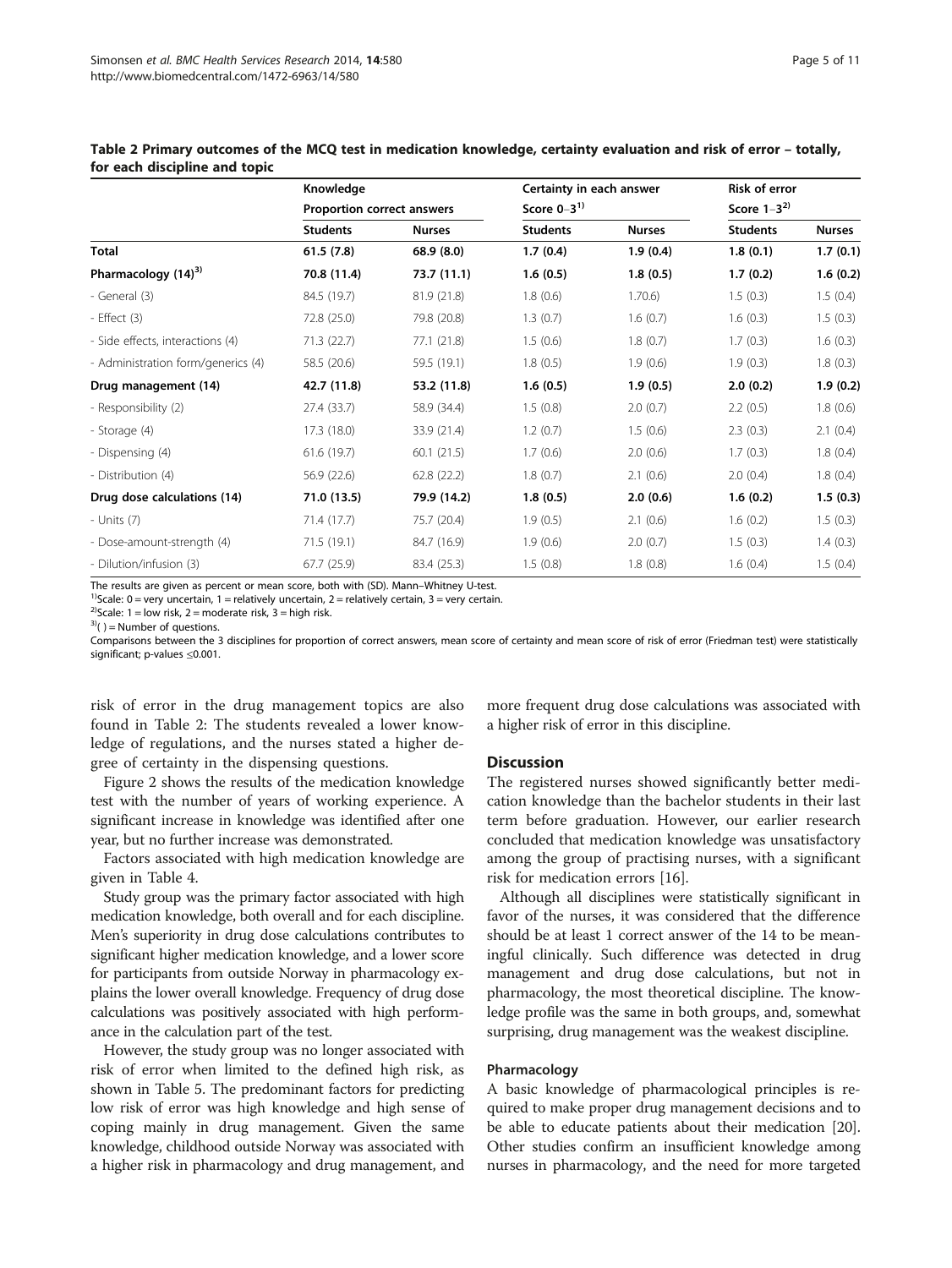# <span id="page-5-0"></span>Table 3 High risk of error estimated from medication knowledge and certainty evaluation - totally, for each discipline and topic

|                                    | Proportion of questions with high<br>risk of error |               |         |  |
|------------------------------------|----------------------------------------------------|---------------|---------|--|
|                                    | <b>Students</b>                                    | <b>Nurses</b> | P-value |  |
|                                    | $(n = 243)$                                        | $(n = 203)$   |         |  |
| Total $(42)^{2}$                   | 15.6%                                              | 14.9%         | 0.46    |  |
| Pharmacology (14)                  | 11.2%                                              | 11.1%         | 0.98    |  |
| - General (3)                      | 5.9%                                               | 5.4%          | 0.68    |  |
| $-$ Effect $(3)$                   | 3.7%                                               | 2.8%          | 0.38    |  |
| - Side effects/interactions (4)    | 7.9%                                               | 8.9%          | 0.66    |  |
| - Administration form/generics (4) | 24.0%                                              | 23.8%         | 0.99    |  |
| Drug management                    | 26.6%                                              | 26.4%         | 0.87    |  |
| - Responsibility (2)               | 36.4%                                              | 24.9%         | 0.001   |  |
| - Storage (4)                      | 29.8%                                              | 27.3%         | 0.39    |  |
| - Dispensing (4)                   | 15.0%                                              | 24.3%         | < 0.001 |  |
| - Distribution (4)                 | 30.0%                                              | 28.4%         | 0.43    |  |
| Drug dose calculations (14)        | 9.1%                                               | 7.2%          | 0.005   |  |
| - Units (7)                        | 10.8%                                              | 10.2%         | 0.30    |  |
| - Dose-amount-strength (4)         | 8.4%                                               | 3.4%          | < 0.001 |  |
| - Dilution/infusion (3)            | 5.5%                                               | 4.8%          | 0.38    |  |

Mann–Whitney U-test.

The results are given as percent of the total number of answers where the participants were certain that an incorrect answer was correct.<br><sup>2)</sup>() = number of questions.

education [\[10,16,20](#page-10-0)-[23](#page-10-0)]. In our study, both nurses and students scored low in the topic administration forms and generics, and 1 out of 4 revealed a high risk of error. This finding is alarming, since the nurses have an independent responsibility for distributing the drugs, and to teach the patients how to use their medication right.

It is common that nurses teach pharmacology in the bachelor nursing studies. It has been perceived too advanced when physicians or pharmacists have been teaching. In an English survey in 52 university nursing departments, it was reported that the lecturers got no training in the teaching of pharmacology at 88% of the institutions [\[24](#page-10-0)]. Pharmacists should be involved in the planning of the pharmacology teaching, especially in pharmacokinetics and drug formulations.

The time allocated for basic teaching in pharmacology seems not to be in accordance with the time that nurses spend with medication tasks, which is stated up to 40% of the time [\[25\]](#page-10-0). Both teachers and students agree on the need for addressing pharmacological issues throughout the study, not just the first year.

Insufficient understanding of the basic pharmacology may have further implications. Advanced pharmacology is essential for the understanding of the treatment of severely ill patients. During the postgraduate nursing specialization, the basic principles are assumed known, and knowledge deficiencies could lead to a higher risk for the most vulnerable patients [\[26\]](#page-10-0). This result underlines the importance of pharmacology as a core subject for continuously teaching and training during the bachelor study in nursing.

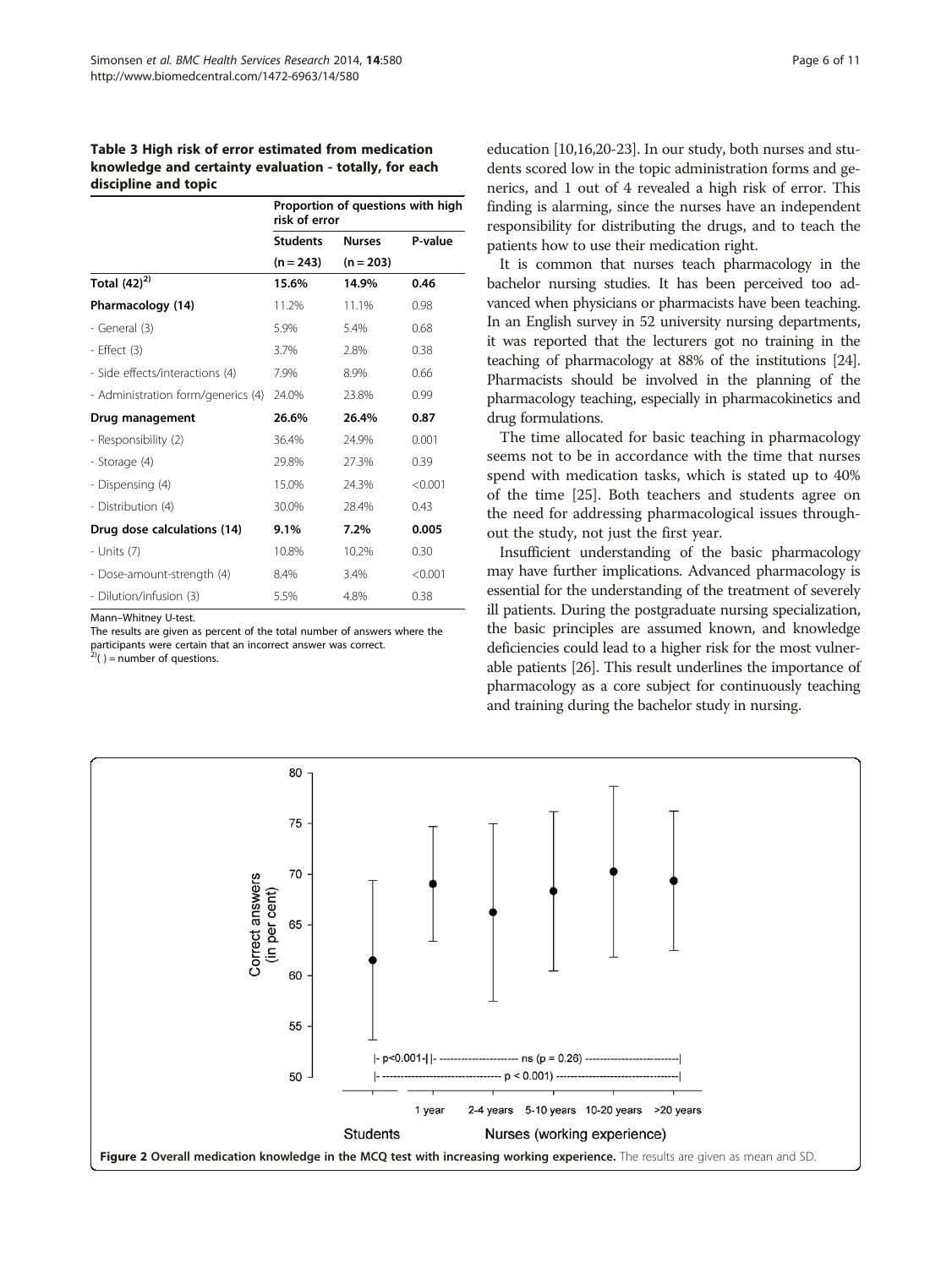|                                              | Total                    |         | Pharmacology             |         | Drug management          |         | Drug dose calculations     |         |
|----------------------------------------------|--------------------------|---------|--------------------------|---------|--------------------------|---------|----------------------------|---------|
|                                              | B (95% CI)               | P-value | B (95% CI)               | P-value | B (95% CI)               | P-value | B (95% CI)                 | P-value |
| Study group (student $-$ > nurse)            | 8.05 (5.86:10.24)        | < 0.001 | 5.32 (2.22:6.41)         | 0.001   | 10.87 (7.32:14.42)       | < 0.001 | 5.87 (1.58:10.16)          | 0.007   |
| Age (years)                                  | $-0.02$ $(-0.11:0.07)$   | 0.69    | $-0.09$ $(-0.22:0.03)$   | 0.15    | $0.08$ ( $-0.05:0.22$ )  | 0.22    | $-0.04$ $(-0.20:0.11)$     | 0.59    |
| Gender (men- > women)                        | $-2.76(-5.25:0.28)$      | 0.03    | $-0.57$ $(-4.08:2.95)$   | 0.75    | $-1.68$ ( $-0.39:2.04$ ) | 0.38    | $-5.79$ ( $-10.06$ :-1.51) | 0.008   |
| Childhood outside Norway                     | $-3.53$ $(-6.64:0.42)$   | 0.03    | $-5.39(9.79:-0.98)$      | 0.02    | $-1.40$ ( $-6.05:3.24$ ) | 0.55    | $-4.86$ ( $-10.24:0.53$ )  | 0.08    |
| Maths beyond 1 year USS <sup>1)</sup>        | $0.48$ (-1.04:2.01)      | 0.53    | $-1.40$ ( $-3.56:0.76$ ) | 0.43    | $0.80$ ( $-0.48:3.08$ )  | 0.49    | $2.00(-0.61:4.62)$         | 0.13    |
| Other education prior to nurse               | $-0.10$ $(-1.64:1.43)$   | 0.90    | $0.88$ ( $-1.30:3.05$ )  | 0.20    | $0.50$ ( $-1.80:2.80$ )  | 0.67    | $-1.88(-4.52:0.77)$        | 0.16    |
| Part time job                                | $*$                      |         | $*)$                     |         | $\ast$                   |         | $*)$                       |         |
| Sense of coping <sup>2)</sup>                | $-0.16(-3.18:2.86)$      | 0.92    | $2.84 (-1.43:7.11)$      | 0.19    | $0.09$ $(-4.43:4.60)$    | 0.97    | $-3.13$ $(-8.32:2.05)$     | 0.24    |
| Sense of wellbeing/self esteem <sup>2)</sup> | $-0.82$ ( $-3.61:1.96$ ) | 0.56    | $-2.24 (-6.18:1.71)$     | 0.27    | $-1.13 (-5.29:3.04)$     | 0.60    | $1.11(-3.67:5.89)$         | 0.65    |
| Frequency of medication tasks <sup>3)</sup>  | $*)$                     |         |                          |         |                          |         |                            |         |
| Dispensing                                   |                          |         |                          |         | $*$                      |         |                            |         |
| Distribution                                 |                          |         |                          |         | $-1.30(-2.79:0.18)$      | 0.09    |                            |         |
| Drug dose calculations                       |                          |         |                          |         |                          |         | 2.59 (1.07:4.11)           | 0.001   |
| R-square change                              | 0.20                     |         | 0.05                     |         | 0.18                     |         | 0.15                       |         |

#### <span id="page-6-0"></span>Table 4 Knowledge - association between high medication knowledge, totally and for each discipline, and the participants' background characteristics

Standard linear regression.

\*)Omitted; correlation with study group >0.7 [[19\]](#page-10-0).<br><sup>1)</sup>Upper secondary school.

<sup>2)</sup>General Health Questionnaire (GHQ) score 0–3, 0 = better than usual, 1 = as usual, 2 = worse than usual, 3 = much worse than usual.<br><sup>3)</sup>Frequency: 0 = less than monthly, 1 = monthly, 2 = Weekly, 3 = every working day.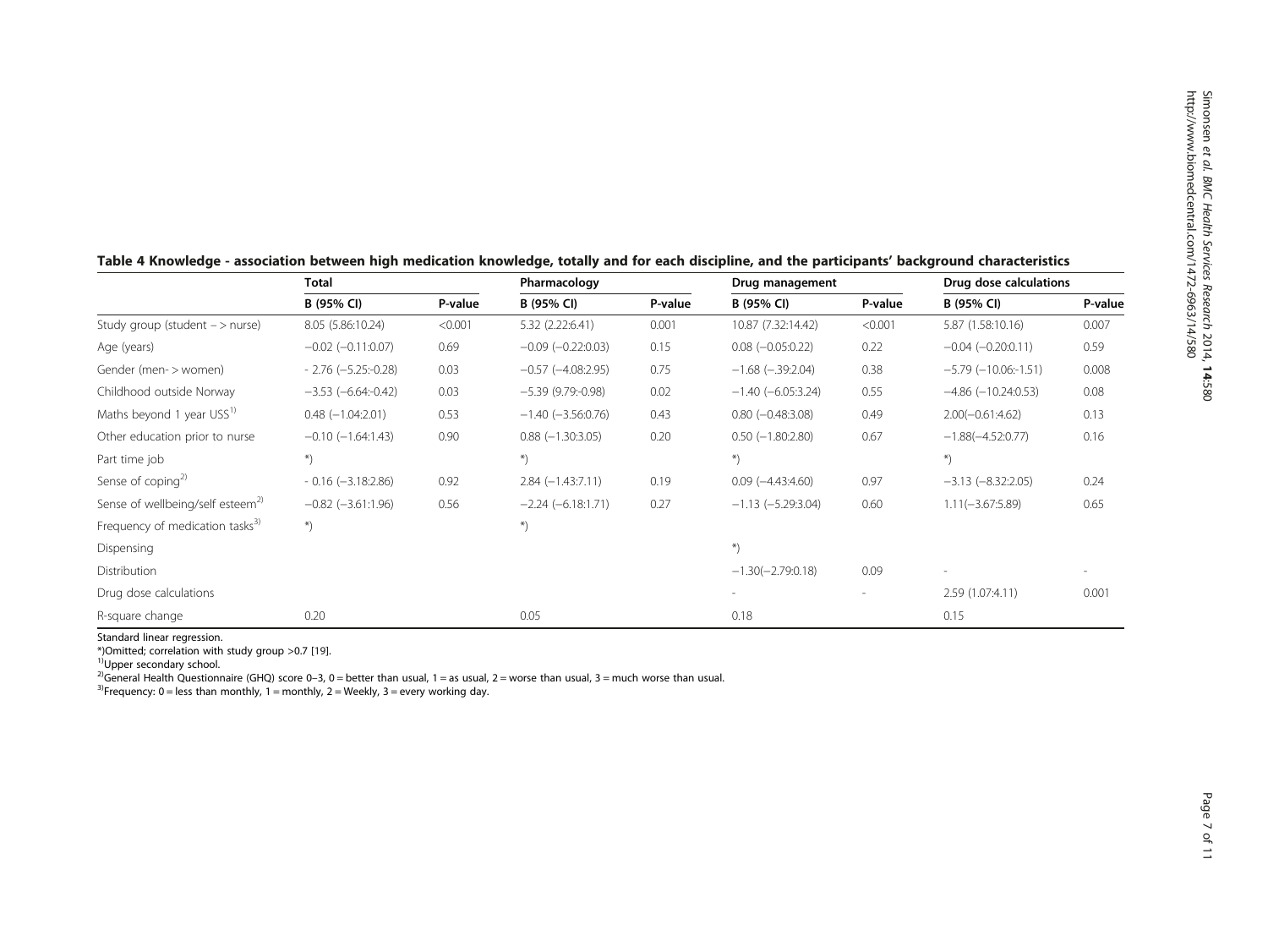|                                              | <b>Total</b>             |         | Pharmacology                  |         | Drug management           |         | Drug dose calculations   |         |
|----------------------------------------------|--------------------------|---------|-------------------------------|---------|---------------------------|---------|--------------------------|---------|
|                                              | B (95% CI)               | P-value | B (95% CI)                    | P-value | B (95% CI)                | P-value | B (95% CI)               | P-value |
| Study group (student - > nurse)              | $0.80$ ( $-0.19$ : 1.79) | 0.11    | $0.14 (-0.17:0.46)$           | 0.37    | $0.28$ ( $-0.40$ : 0.97)  | 0.41    | $0.07$ ( $-0.32$ : 0.47) | 0.71    |
| Age (years)                                  | $0.005 (-0.03: 0.04)$    | 0.79    | $\leftarrow 0.01(-0.02:0.01)$ | 0.42    | $0.01$ ( $-0.01$ : 0.04)  | 0.34    | $<0.01$ (-0.01: 0.02)    | 0.44    |
| Gender (men- > women)                        | $-0.99$ $(-2.06:0.08)$   | 0.07    | $-0.35$ $(-0.71:0.001)$       | 0.05    | $-0.42$ ( $-1.11$ : 0.27) | 0.23    | $-0.12$ $(-0.51:0.27)$   | 0.55    |
| Childhood outside Norway                     | 1.87 (0.53: 3.20)        | 0.006   | $0.46$ ( $0.01:0.90$ )        | 0.04    | 1.11(0.26:1.96)           | 0.01    | $0.33 (-0.16: 0.82)$     | 0.18    |
| Maths beyond 1 year USS <sup>1)</sup>        | $-0.47$ $(-1.12: 0.19)$  | 0.16    | $-0.19$ ( $-0.41$ : 0.03)     | 0.09    | $-0.24$ $(-0.66: 0.18)$   | 0.26    | $-0.03$ $(-0.26: 0.21)$  | 0.83    |
| Other education prior to nurse               | $0.31 (-0.35:0.97)$      | 0.35    | $0.15 (-0.07: 0.37)$          | 0.19    | $< 0.01 (-0.43:0.42)$     | 0.98    | $0.16$ ( $-0.08$ : 0.41) | 0.18    |
| Part time job                                | $*)$                     |         | $*)$                          |         | $*)$                      |         | $^{*}$                   |         |
| Sense of coping <sup>3)</sup>                | $-1.66$ $(-2.98: -0.33)$ | 0.01    | $-0.36$ ( $-0.80$ ; 0.08)     | 0.11    | $-1.14$ (-1.99:-0.29)     | 0.01    | $-0.07$ $(-0.55: 0.42)$  | 0.78    |
| Sense of wellbeing/self esteem <sup>2)</sup> | $0.59$ ( $-0.61$ : 1.80) | 0.33    | $0.23$ (-0.17: 0.63)          | 0.25    | $0.32$ ( $-0.46$ : 0.10)  | 0.42    | $0.01$ $(-0.45: 0.43)$   | 0.96    |
| Knowledge - total                            | $-0.15$ $(-0.19,-0.11)$  | < 0.001 |                               |         |                           |         |                          |         |
| Pharmacology                                 |                          |         | $-0.03$ $(-0.04; -0.02)$      | < 0.001 |                           |         |                          |         |
| Drug management                              |                          |         |                               |         | $-0.07$ $(-0.09; -0.06)$  | < 0.001 |                          |         |
| Drug dose calculations                       |                          |         |                               |         |                           |         | $-0.03$ $(-0.04; -0.03)$ | < 0.001 |
| Frequency of medication tasks <sup>3)</sup>  | $*)$                     |         | $*)$                          |         |                           |         |                          |         |
| Dispensing                                   |                          |         |                               |         | $*)$                      |         |                          |         |
| Distribution                                 |                          |         |                               |         | $0.12$ (-0.16: 0.39)      | 0.41    |                          |         |
| Drug dose calculations                       |                          |         |                               |         |                           |         | 0.15(0.02:0.29)          | 0.03    |
| R square change                              | 0.15                     |         | 0.13                          |         | 0.17                      |         | 0.14                     |         |

<span id="page-7-0"></span>

| Table 5 High risk of error - association between the number of incorrect answers which the participants were certain were correct, totally and for each discipline, |  |
|---------------------------------------------------------------------------------------------------------------------------------------------------------------------|--|
| and the participants' background characteristics and knowledge                                                                                                      |  |

Standard linear regression.

\*)Omitted; correlation with study group >0.7 [[19\]](#page-10-0). 1)Upper secondary school.

<sup>2)</sup>General Health Questionnaire (GHQ) score 0–3, 0 = better than usual, 1 = as usual, 2 = worse than usual, 3 = much worse than usual. <sup>3)</sup>Frequency: 0 = less than monthly, 1 = monthly, 2 = Weekly, 3 = every working day.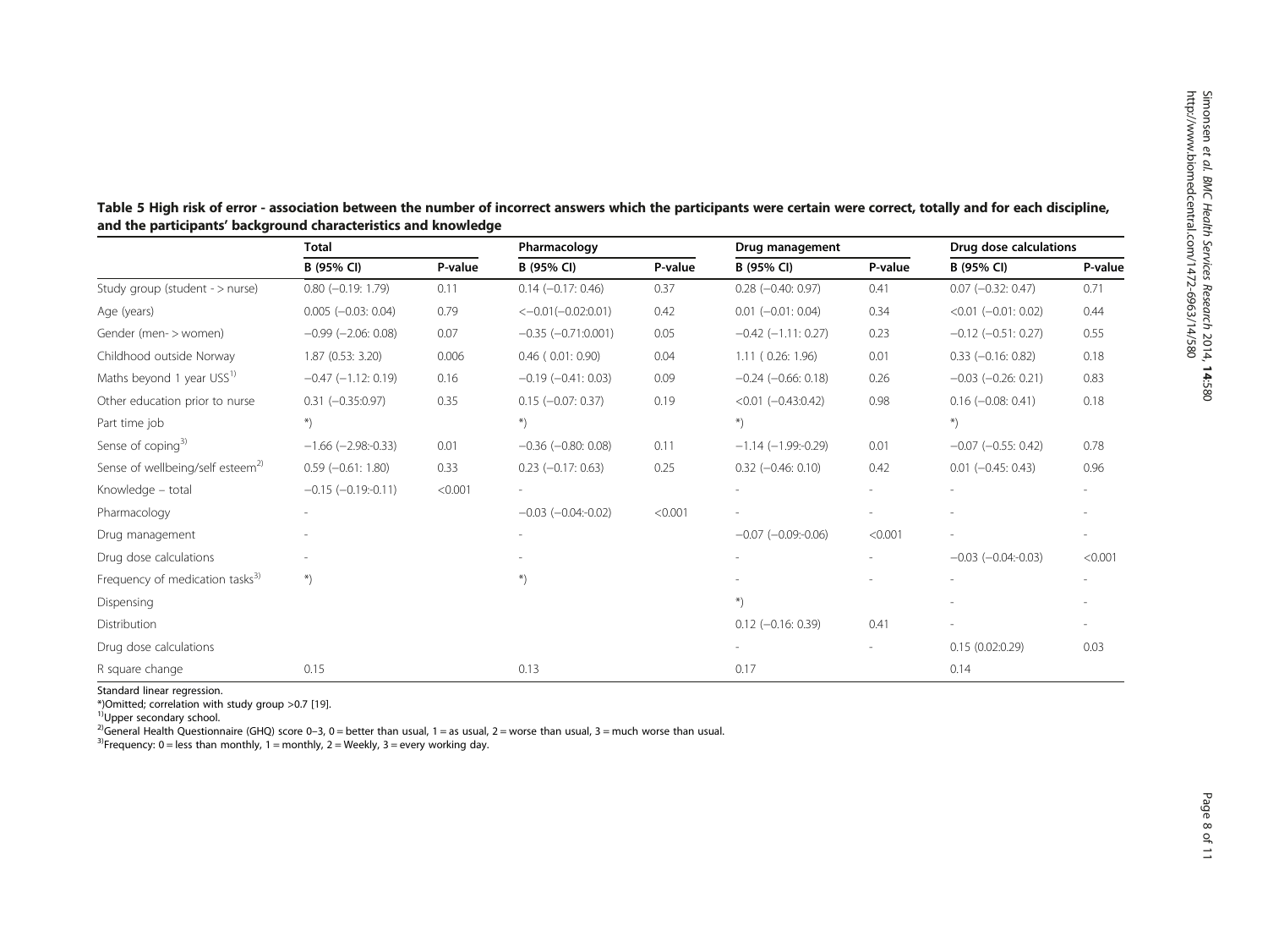#### Drug management

The participants showed the weakest knowledge and highest mean risk of error in the discipline of drug management. This result was considered worrying because the nurses frequently have full responsibility for the storage, preparation and distribution tasks, and more than 25% of the answers implied a high risk of error. This was quite similar to what others have found. In a german study testing a classification model for preventing medication handling errors, 30.9% of the observed errors by experienced nurses were classified as high risk, and in a french study they found a 15% error rate in medication administration, and about  $1/3^{\text{rd}}$  were classified as high risk [\[11,27](#page-10-0)].

Insufficient knowledge in drug management does not automatically lead to patient harm; it depends on the actual drug and the patient. The medication tasks are tightly integrated with other nursing tasks and mutually affected by these. A study of risk areas for managing IV drugs concluded that approximately 1/3 of the high risk errors were knowledge-based errors: hygiene; infusion time; incompatibilities; visual inspection; prescribing information; shelf life; labeling; and solution for infusion [\[11\]](#page-10-0). Besides the lack of knowledge that was demonstrated in the present study, other factors which may cause errors are routine failure, insufficient practical skills, or an accidental happening [\[3](#page-9-0)].

A consequence of the finding of insufficient drug management knowledge and high risk of error should be a more thorough cooperation between the teaching and training at the university colleges and the practice field. Inclusion of problem-based learning and high fidelity simulation training may be a contribution to improving the students' ability to understand what it takes to fulfil the "five Rights" of medication management [\[15,28\]](#page-10-0). A lack of preparation in critical thinking is also stated as a challenge by new graduate nurses from a study of the development of professional self-concept in USA [\[29](#page-10-0)].

#### Drug dose calculations

Many nursing students have negative experiences with a drug dose calculation test early in the study. A positive finding was, therefore, that the knowledge among the registered nurses was significantly better than among the students and the proportion with high risk of error significantly smaller. A reason for concern, however, was that conversions of units was the weakest topic among the nurses, which illustrate that there is a need to improve the conceptual understanding of the dose unit expressions. Drug dose calculation problems have been debated for years and investigated by many researchers [[30](#page-10-0)-[35](#page-10-0)]. The reason for this is probably due to the direct implication for patient harm [\[36\]](#page-10-0). An incorrect calculation means giving a wrong dose, and it can be random how potent the drug is. In several countries, students must complete a test in drug dose calculations before getting their graduation. In Norway, the test must be flawless and passed before the nurses' first practice period. Wright has shown that students who receive repeated teaching throughout the study has shown better results than those who have not [\[37\]](#page-10-0). We have tested the students during their last term, and have thus been able to show what is maintained of the knowledge two years after the mandatory calculation test.

#### Risk of error

We have introduced a new measure of risk of error. A lower risk of error among the nurses was a result of a combination of knowledge and certainty scores. It is difficult to transfer such a computed risk of error to clinical practice. We regarded a high risk situation in real life when the participants answered a question incorrectly and were certain it was correct, as the answer "very certain" or "relatively certain" implied that the respondent would not consult others. The nurses stated higher certainty in their answers, and this corresponded closely with the result that they also expressed a higher degree of coping in medication management tasks.

In a review article by Killam et al., knowledge and skill incompetence was highlighted as one of the characteristics of students at risk for unsafe nursing [[38](#page-10-0)]. Another risk factor was overconfidence, which may correspond to our finding that the students expressed better selfesteem and well-being than the nurses.

The nurses' higher medication knowledge seemed to have developed during the first year of practice, with no further improvement. The "reality shock" is often used as a term for the transition from supervised student to an assumingly independent registered nurse. An Australian study by Newton and McKenna describes the development of the nurses' knowledge and skills during the first year after graduation [[39](#page-10-0)]. From "gliding through" during the studies, they go through four stages when they meet reality of working life: "surviving", "beginning to understand", "sheltering under the umbrella" where they gain more confidence, to "knowing how to" after 11–12 months. This supports the development also seen in our study.

#### Participant characteristics

The differences between the two groups in age, percentage part time job and frequency of medication tasks were as expected. Somewhat surprising was that the nurses on average performed management tasks less than every week. One explanation may be the organising of nurses in working teams, with the allocation of different tasks within the team. Another explanation is the use of multi-dose packages, prepared for either one or two weeks at the time, either by a pharmacy or at the ward. In community health care, auxiliary nurses or assistants with specialized training and certification administer prepared drugs to the patients. Students are not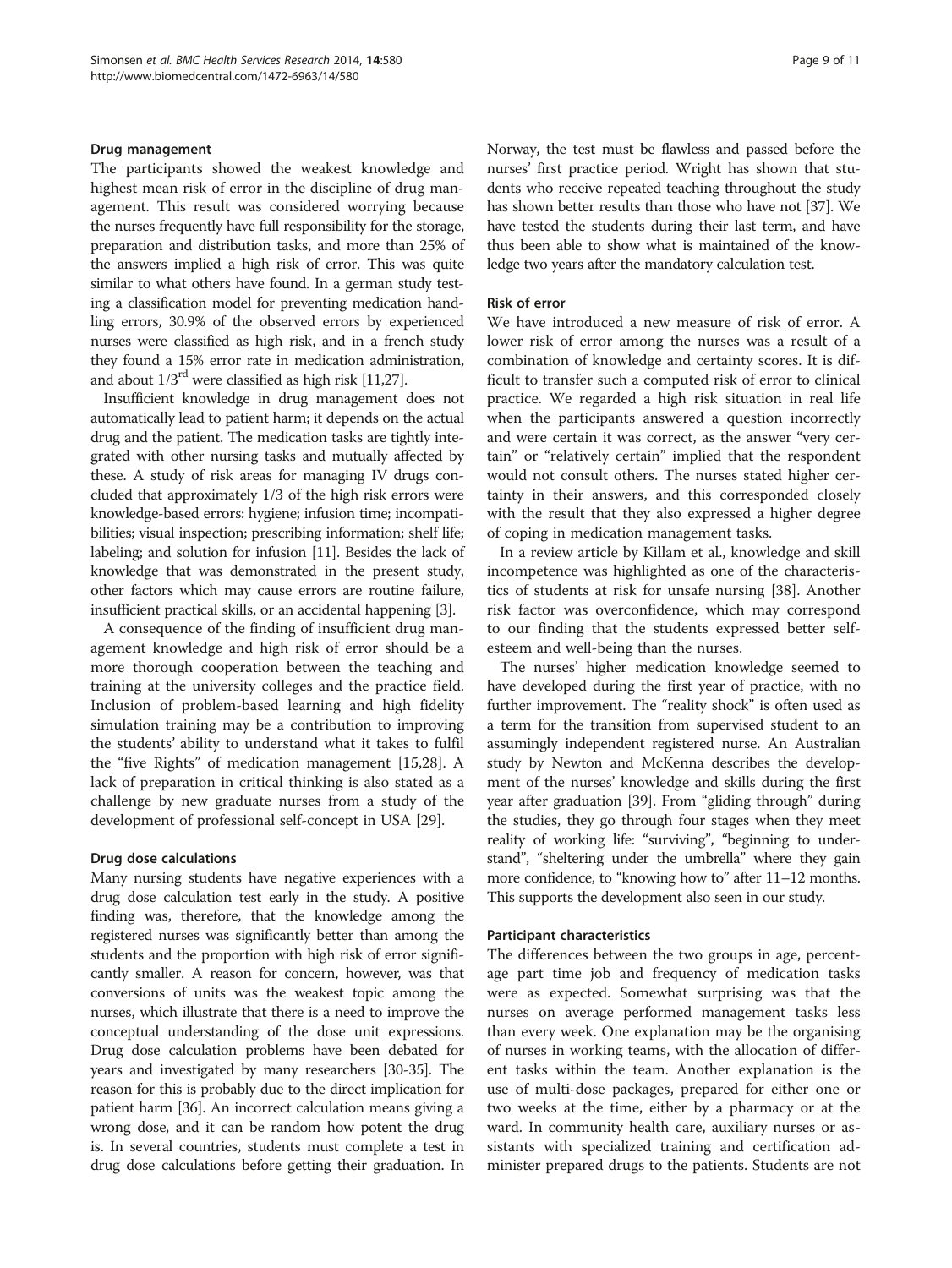<span id="page-9-0"></span>allowed to carry out medication management tasks on their own, but gets progressively responsible for the distribution of medicines in line with what assistants do after specific training.

Regarding the differences in assessment of coping and wellbeing and self-esteem, it seems reasonable that nurses indicate a higher degree of coping associated with medication tasks since the students still carries out these tasks under supervision. Likewise, a higher assessment of selfesteem and well-being among the students may be because they do not experience the same responsibility at work as the nurses.

In the regression analysis, growing up outside Norway was associated with lower knowledge and higher risk of errors. This result must be interpreted with some caution as childhood was not defined by age or length of stay in Norway. Any differences in background culture or language may have raised misunderstandings about the test questions themselves, but it could not be ruled out that language misinterpretations also may be the case in clinical practice.

Students follow the most experienced nurses in placement periods at hospitals. They are not allowed to take responsibility for the medication tasks, and are dependent of instructions. Students are fully aware of their role and need for supervision. Lack of basic knowledge among nurses may thus be transferred to the students [[40](#page-10-0)].

# Limitations

The participants constituted an unequal proportion of the total population of students and nurses: 47% of the 3<sup>rd-</sup>year student population and 8% of the total nursing population was included in the study. This may have an impact on the representativeness or external validity of the results. Based on an assumption that nurses with weak knowledge hesitate to register for such a study, it is likely that the results of the student group is more representative than of the nurse group, and that the difference between students and nurses may be even less than the study shows.

Another limitation could be the questionnaire itself, which was not a validated instrument, but developed for the study. The topics and questions were selected from the essential curriculum in the nurse education framework, and were in accordance with what other investigators have described in similar tests that they have constructed [[21,41\]](#page-10-0). Since our test results are consistent with what others have found, with the same conclusion that there is a need to improve the knowledge in pharmacology and drug management, this limitation is probably not crucial [[20](#page-10-0)].

The study was performed some years ago. However, there has been no change in the legislation of the National curriculum for nursing education or the postregistration training [\[42](#page-10-0)].

# Conclusions

This study demonstrated that the medication knowledge among practising nurses was superior to that of the graduating nursing students, and the risk of error was lower. Nevertheless, even experienced nurses have insufficient skills to ensure safe medication for the patients. The results indicate that the nurses develop their medication knowledge only during the first year of practice. This study suggest a need to put more emphasis on medication in the bachelor nursing study, and to strengthen the on-the-job-training in medication procedures and pharmacological aspects beyond the first year of nursing practice.

#### Competing interests

The authors declare that they have no competing interests.

#### Authors' contributions

All authors were involved in the all phases of the study. BOS took part in the design making, was responsible for drafting study protocol and tests, performed the data collection, drafting of the analyses, and manuscript. GD was involved in the planning of the study tests and data collection, gave valuable input to the interpretation of the results, and participated in drafting and revisions of the manuscript. IJ supervised the study, and contributed with substantial input during all phases. PF was project leader and supervised the study with great contributions during all phases. All authors have approved the final version.

#### Acknowledgement

The authors wish to thank Innlandet and Oestfold Hospital Trusts and the health care administrations of Gjoevik, Hamar and Lillehammer municipalities for letting the nurses participate in the trial during work hours, and Gjoevik and Hedmark University colleges for arranging for the students to attend. The authors also wish to thank Stian Lydersen, professor in medical statistics at the Regional Centre for Child and Adolescent Mental Health, Faculty of Medicine, Norwegian University of Science and Technology, Trondheim for statistical advice.

The study was funded by research grants from South-East Norway Health Authorities and Innlandet Hospital Trust.

#### Author details

<sup>1</sup>Department of Quality and Patient Safety, Innlandet Hospital Trust Brumunddal N-2381, Norway. <sup>2</sup>Unit for Applied Clinical Research, Faculty of Medicine, Norwegian University of Science and Technology, Trondheim, Norway. <sup>3</sup> Faculty of Health, Care and Nursing, Gjoevik University College, Gjoevik, Norway. <sup>4</sup>Department of Nursing, Karlstad University, Karlstad, Sweden. <sup>5</sup>Department of Research, Innlandet Hospital Trust, Brumunddal Norway.

#### Received: 8 July 2014 Accepted: 3 November 2014

#### References

- 1. Saastad E, Flesland O, Lindahl AK: Report 2013-The Reporting system for Adverse Events in Specialized Health Services. Oslo: The Norwegian
- Knowledge Centre for the Health Services; 2014. ISBN 978-82-8121-878-9. 2. Jennings BM, Sandelowski M, Mark B: The nurse's medication day.
- Qual Health Res 2011, 21:1441–1451. 3. Ferner RE, Aronson JK: Clarification of terminology in medication errors: definitions and classification. Drug Saf 2006, 29:1011–1022.
- 4. Ashby DA: Medication calculation skills of the medical-surgical nurse. Medsurg Nurs 1997, 6:90–94.
- 5. Bindler R, Bayne T: Medication calculation ability of registered nurses. Image J Nurs Sch 1991, 23:221–224.
- 6. Blais K, Bath JB: Drug calculation errors of baccalaureate nursing students. Nurse Educ 1992, 17:12–15.